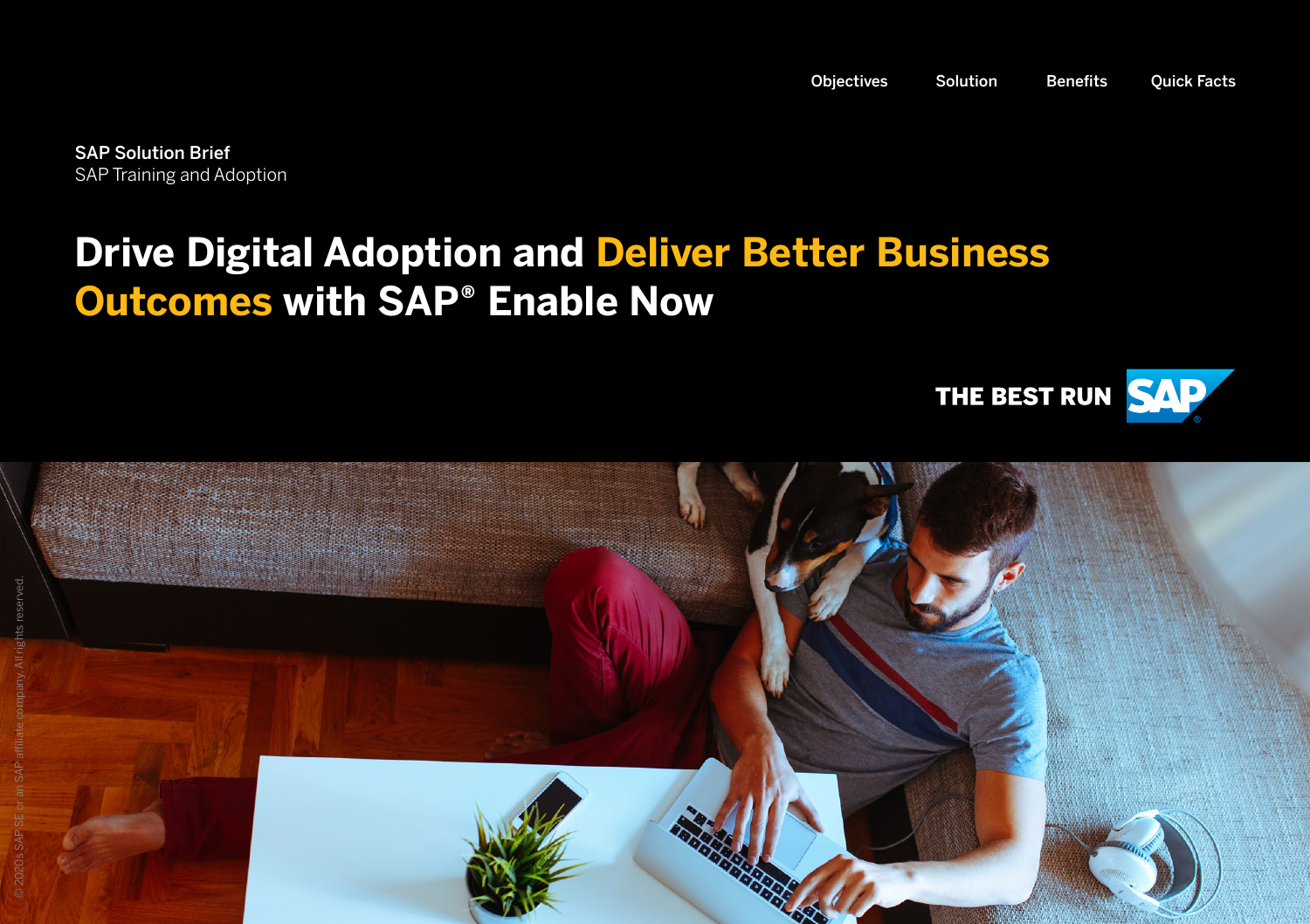<span id="page-1-0"></span>

## <span id="page-1-1"></span>**Turn Learning into Achieving with Accelerated Productivity**

It takes more than software to drive better business outcomes – it takes people too. Your enterprise applications are powerful tools, but to harness their power, employees must be **enabled and trained to use the software properly**. It is essential to provide your users with a culture of continuous learning so they can keep skill levels high and knowledge current.

.

**[Turn Learning into Achieving with](#page-1-1)  [Accelerated Productivity](#page-1-1)**

As the pace of change increases in the digital age, intelligent enterprises like yours are empowering transformative business outcomes through the skillful use of their SAP® solutions – in every role, at every level. As people develop the right knowledge, they use software more accurately and efficiently, leading to accelerated productivity and improved performance. And with a better user experience, employees are more satisfied as they can engage more easily and successfully achieve their KPIs.

Highly trained people can help you build an organization that maximizes business performance and achieves outstanding results. Your business will be empowered to stay ahead of the competition, keep pace with technology advances, and innovate faster.

 $\langle$  2/8  $\rangle$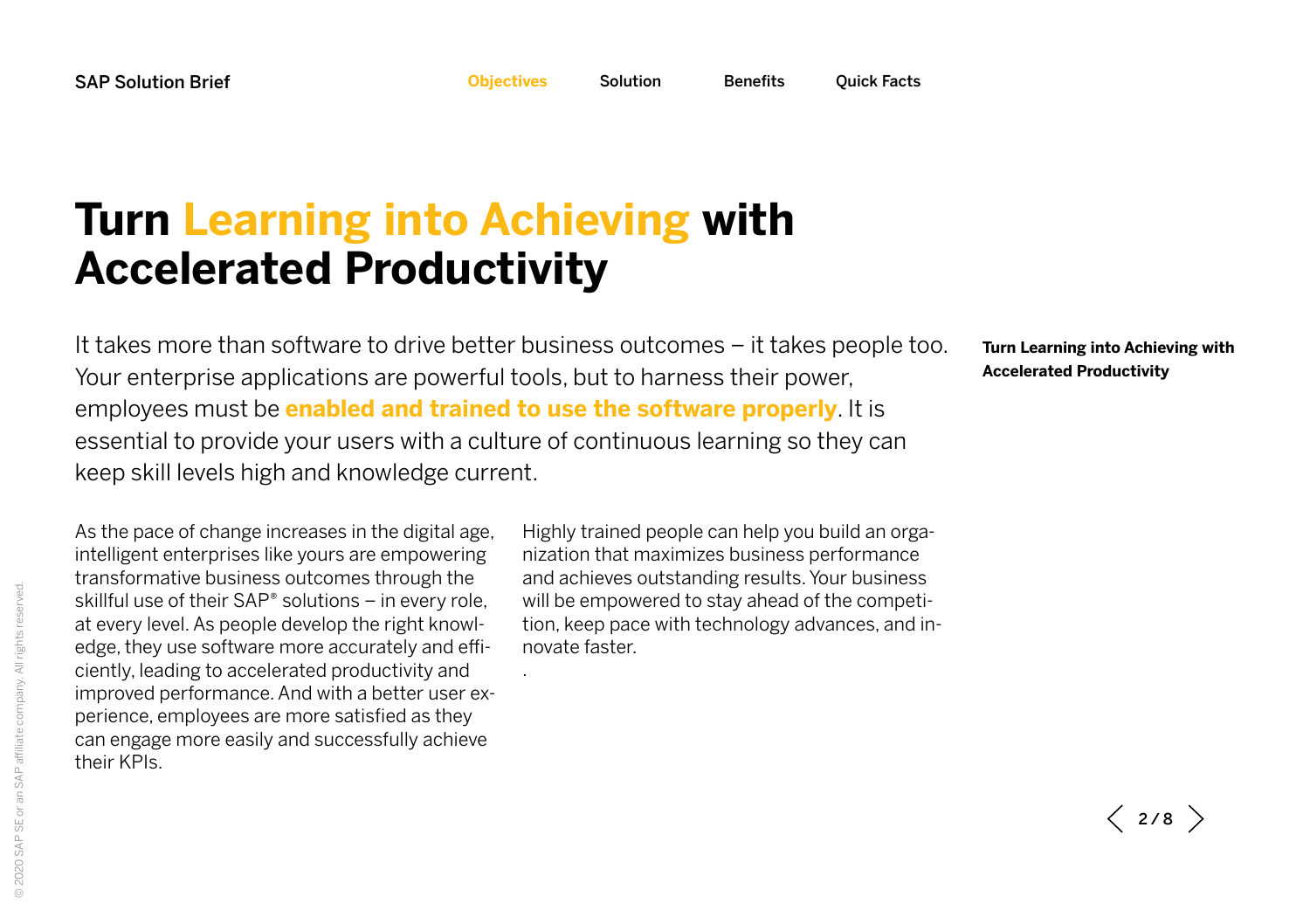<span id="page-2-0"></span>

# <span id="page-2-1"></span>**Manage Adoption Intelligently on a Platform that Does It All**

The SAP Enable Now solution is a comprehensive digital adoption tool that delivers time-of-need learning to help people develop the skills they need to do their job effectively. With extensive inapplication user assistance, your employees' competence and confidence increase, as does their productivity and performance.

You can centrally manage all aspects of learning for your company, including:

- Learning formats, whether in classroom or virtual
- Software, security, and other application-related skills
- Rollout and performance support with in-app help, guided tours, and embedded learning
- Change management and compliance
- Other learning assets, including process tutorials, manuals, quizzes, and more

You can also create and deploy e-learning, user documentation, context-sensitive help, test scripts, and more – all with simplicity and speed, in a variety of options (see Figure 1).

#### **[Manage Adoption Intelligently on](#page-2-1)  [a Platform that Does It All](#page-2-1)**

[Provide the Right Knowledge at the Right](#page-3-0)  [Moment](#page-3-0)

[Create and Distribute Learning Content](#page-4-0)  [More Efficiently](#page-4-0)

[Provide Customizable Digital Learning](#page-5-0)  [Right in the Flow of Work](#page-5-0)

 $\langle$  3/8  $\rangle$ 



Figure 1: Embedded, Point-of-Need Learning with SAP® Enable Now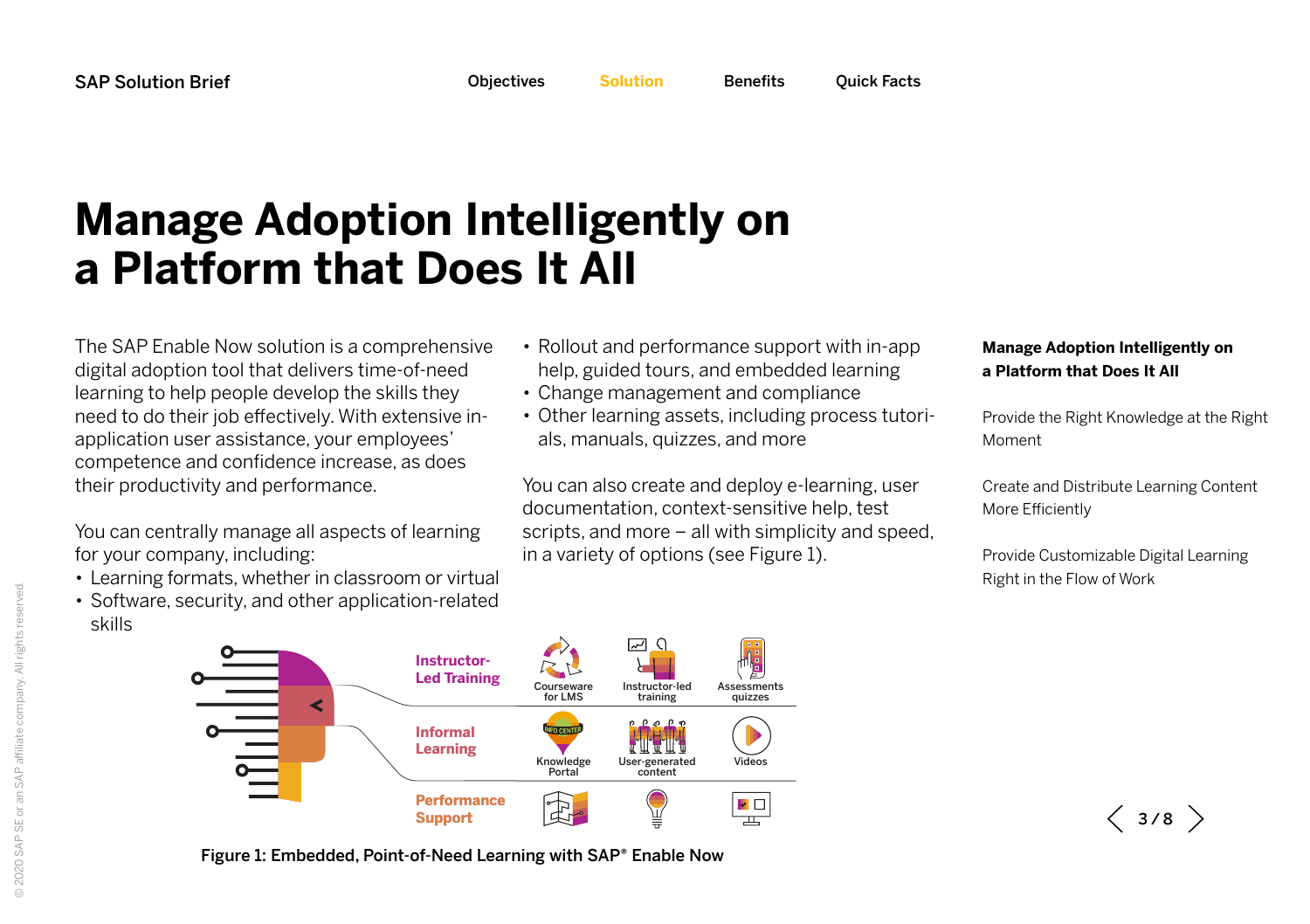# <span id="page-3-0"></span>**Provide the Right Knowledge at the Right Moment**

With SAP Enable Now, you can easily and effectively create and deliver any type of learning for every role and every employee. Whether it is formal training, informal learning, or ongoing support, you'll benefit from this solution's embedded learning approach.

When your learners are more engaged and motivated, they can reach their goals faster. And with a variety of methods to communicate the information, you make the learning experience richer and the teaching process more versatile.

SAP Enable Now allows you to easily create detailed learning content which is SCORMcompliant and can be consumed on any device. With just a few keystrokes, you can add video, animations, and detailed, fully interactive software simulations. You can also enhance your output to include any degree of custom formatting. For the fastest time to value, you can publish quickly so your employees can use the learning content almost immediately.

[Manage Adoption Intelligently on](#page-2-1)  [a Platform that Does It All](#page-2-1)

#### **[Provide the Right Knowledge at the](#page-3-0)  [Right Moment](#page-3-0)**

[Create and Distribute Learning Content](#page-4-0)  [More Efficiently](#page-4-0)

[Provide Customizable Digital Learning](#page-5-0)  [Right in the Flow of Work](#page-5-0)



"With 25% more ongoing training, organizations saw a **123% greater improvement** in their value drivers."<sup>1</sup>

 $\langle$  4/8  $\rangle$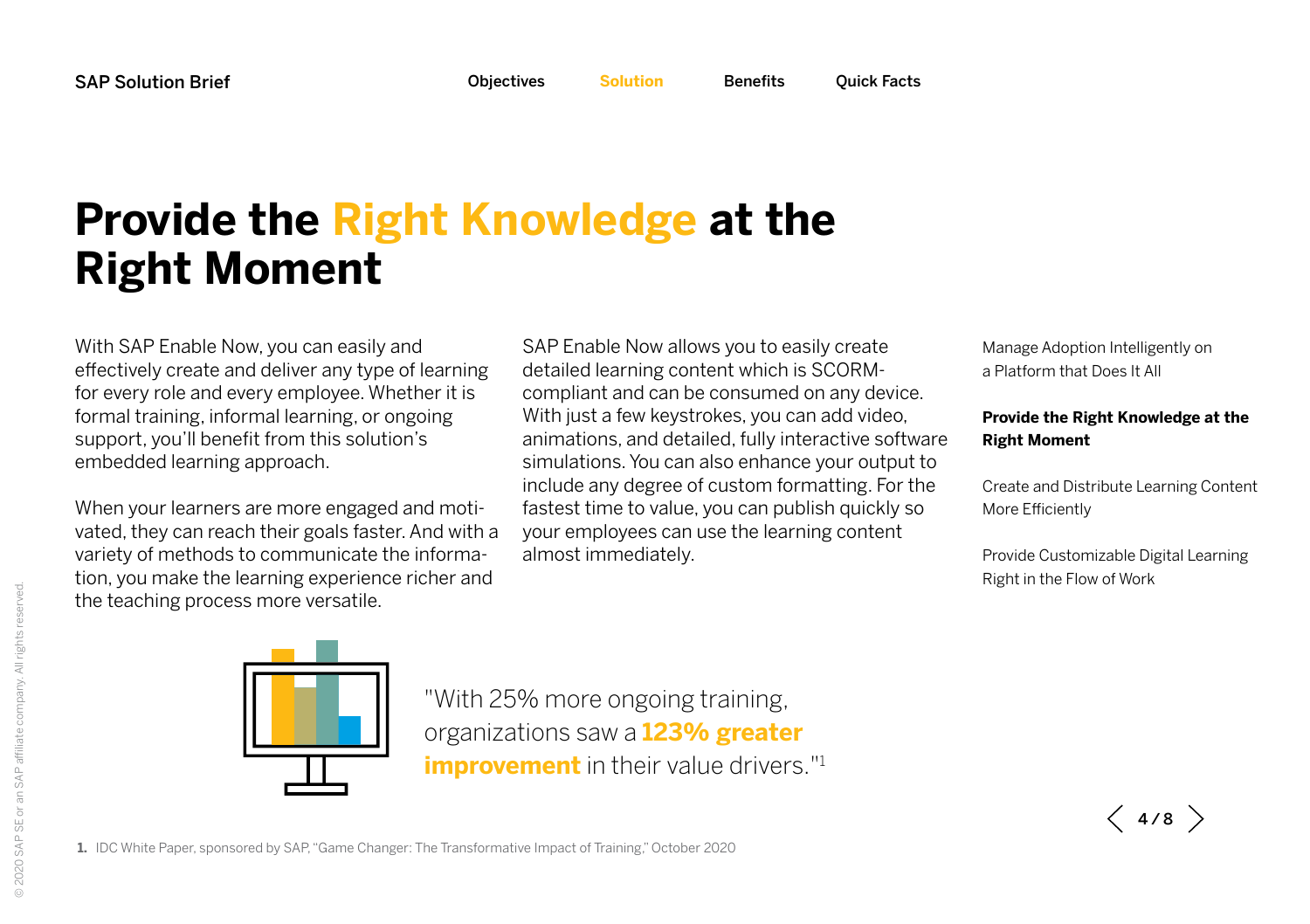# <span id="page-4-0"></span>**Create and Distribute Learning Content More Efficiently**

SAP Enable Now simplifies content production by supporting a creation methodology based on three main pillars:

- Single source: From the initial recording of a transaction, you can automatically generate a range of output formats, each consisting of a subset of elements including performance support, documentation, software tutorials, presentation modes, and test scripts.
- Template-based creation: Each setting you use can be templated – whether it's one setting that simply formats the numbering in user documentation or a generic template for creating standardized e-learning. The result: efficient content creation with output that looks uniform and consistent.
- Multimodal content: You can also repackage and republish content in different formats for reuse in different learning scenarios (see Figure 2). This gives you the flexibility to serve multiple

learning modalities – formal classroom training, informal self-enablement, and performance support – with minimal effort.

With the ease of use found in SAP Enable Now, authors, subject matter experts, and any other designated employees can create content and share knowledge from an intuitive, Web-based interface.



Figure 2: Flexible, Reusable Learning Modalities with Minimal Effort

[Manage Adoption Intelligently on](#page-2-1)  [a Platform that Does It All](#page-2-1)

[Provide the Right Knowledge at the Right](#page-3-0)  [Moment](#page-3-0)

#### **[Create and Distribute Learning](#page-4-0)  [Content More Efficiently](#page-4-0)**

[Provide Customizable Digital Learning](#page-5-0)  [Right in the Flow of Work](#page-5-0)

 $\langle$  5/8  $\rangle$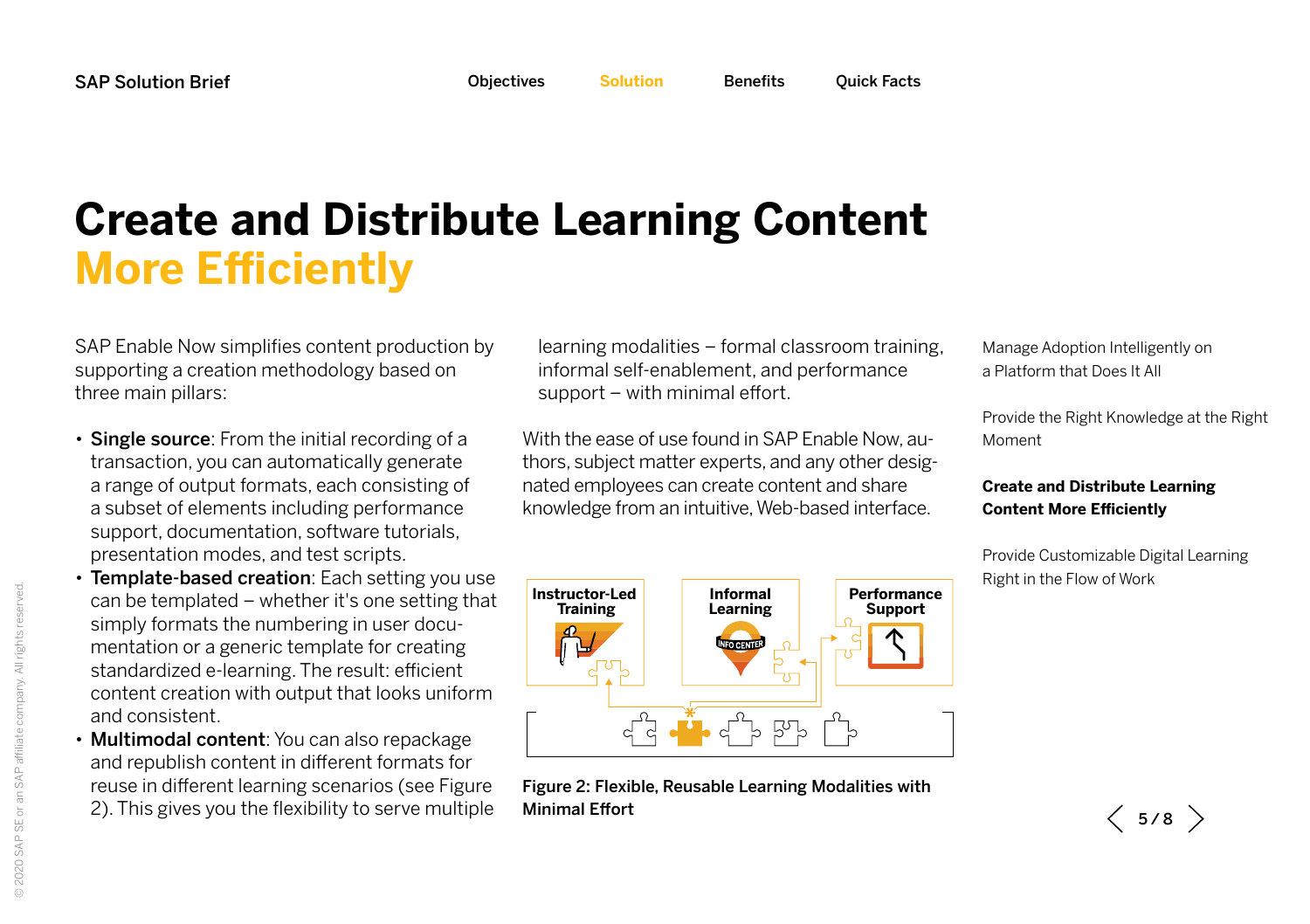## <span id="page-5-0"></span>**Provide Customizable Digital Learning Right in the Flow of Work**

With the Desktop and Web assistant services in SAP Enable Now, people can access learning content from directly within almost any application to support their business needs.

SAP provides extensive embedded learning content in many SAP applications, including SAP S/4HANA® and solutions such as SAP SuccessFactors®, SAP Sales Cloud, and SAP Marketing Cloud, as well as SAP solutions for business planning, which customers can edit and customize with SAP Enable Now. This provides a consistent and harmonized user experience across the SAP Intelligent Enterprise.

You can also embed content in other SAP and non-SAP applications to support learning for your organization's specific business application processes. This allows you to deliver an optimal end-to-end learning experience right within in the live application. With context help, guided tours, tutorials, and links to additional support in the flow of work at the time of need, users become more efficient as they don't have to access learning content elsewhere.

The ease of use and simple access to enablement content in software at the time when people need it can deepen knowledge and improve productivity. SAP Enable Now provides true digital learning in action while in the normal flow of work.

[Manage Adoption Intelligently on](#page-2-1)  [a Platform that Does It All](#page-2-1)

[Provide the Right Knowledge at the Right](#page-3-0)  [Moment](#page-3-0)

[Create and Distribute Learning Content](#page-4-0)  [More Efficiently](#page-4-0)

**[Provide Customizable Digital Learning](#page-5-0)  [Right in the Flow of Work](#page-5-0)**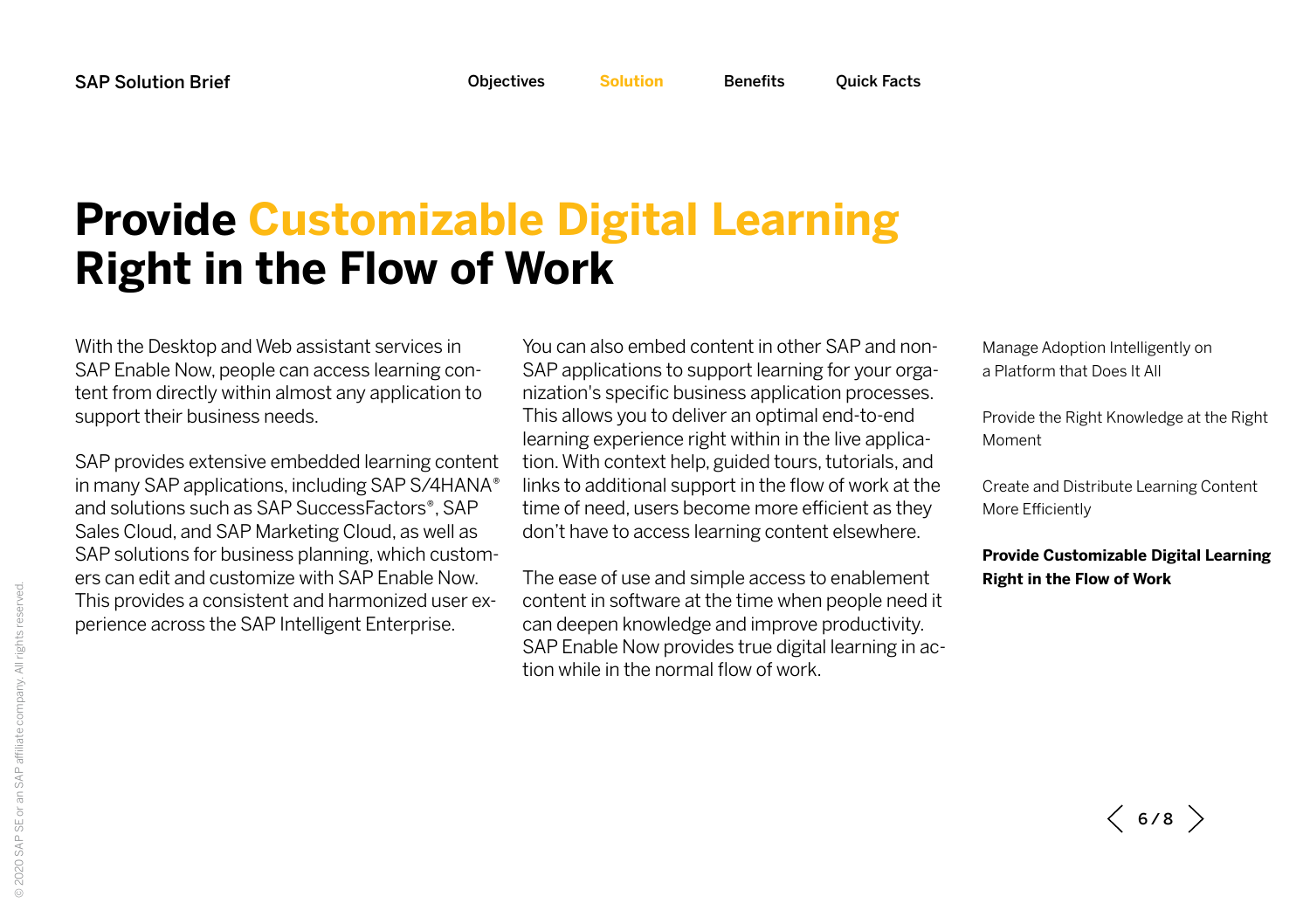<span id="page-6-0"></span>

# <span id="page-6-1"></span>**Enable Your People While Empowering Innovation**

With learning that is embedded in software and tailored to users, you can create an end-to-end training strategy with SAP Enable Now that results in a high-performing workforce that delivers results, drives innovation, and improves business outcomes.

Training is more cost-effective and less time-consuming. Your employees experience quicker time to competence, increased productivity, reduced procedural errors, and faster adoption of new software and processes. As your new hires build

skills quickly, they can hit the ground running. Because SAP Enable Now lets you provide relevant information and process guidance directly within an application, you can reduce learning curves associated with software changes.

With user assistance that's always available, employees can build and maintain their knowledge and improve their skills. This not only helps to ensure a better ROI for your company, but more importantly, it helps improve the employee experience and increase satisfaction.

#### **[Enable Your People While Empowering](#page-6-1)  [Innovation](#page-6-1)**



Better-trained organizations are **72% more likely to be satisfied** than poorly trained organizations.2

 $\langle$  7/8  $\rangle$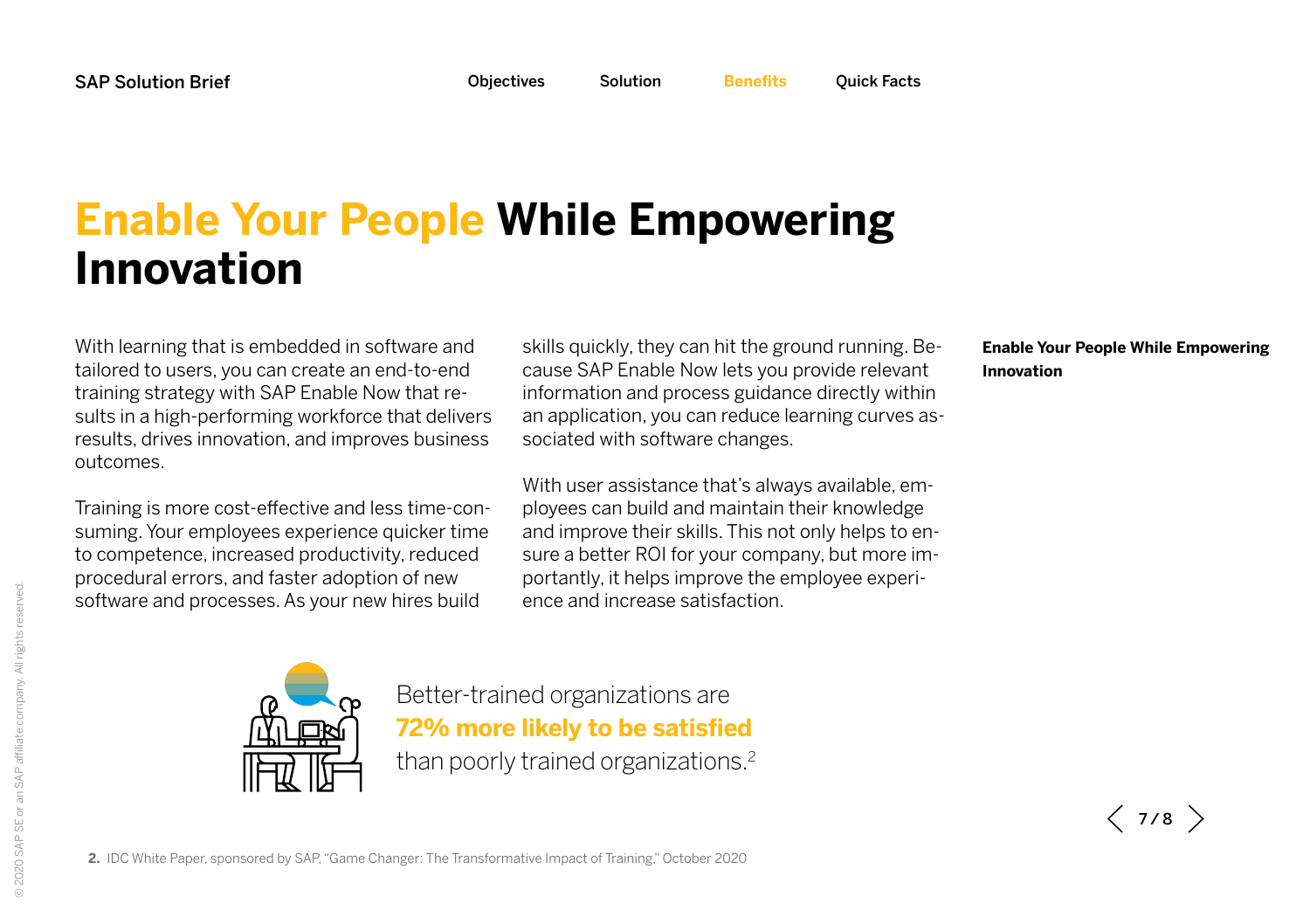#### Summary

The SAP® Enable Now solution helps unleash the full potential and productivity of all your employees. It supports the entire extended workforce by allowing fast, efficient production of a wide variety of enablement materials, including formal and informal training and adoption support.

### **Objectives**

- Help people develop new skills quickly
- Motivate and engage learners
- Make the training process more versatile
- Offer learning content in a variety of formats
- Provide an end-to-end learning environment
- Improve project success and minimize rollout risks
- Support the customizing and management of embedded content

### Solution

- Multimodal content production
- Easy creation of help documents, e-learning courses, and tutorials
- Context-sensitive help, in-app content delivery, and process guidance
- Automated localization, updating, and maintenance of content
- On-premise or cloud deployment
- Integration with SAP S/4HANA®, SAP Success-Factors® solutions, and other SAP applications

### **Benefits**

- Boost workforce productivity
- Promote user adoption and satisfaction
- Reduce IT support and training costs
- Decrease user errors
- Increase training success
- Support faster onboarding and deeper learning
- Speed up time to value and ROI

### Learn more

For more information on, please visit [www.sap.com/training](http://www.sap.com/training) or contact us by e-mail:

- [Americas](mailto:training.americas%40sap.com?subject=)
- [Europe](mailto:training.sap%40sap.com?subject=)
- [APJ & Greater China](mailto:sap_apj_education%40sap.com?subject=)

<span id="page-7-0"></span>